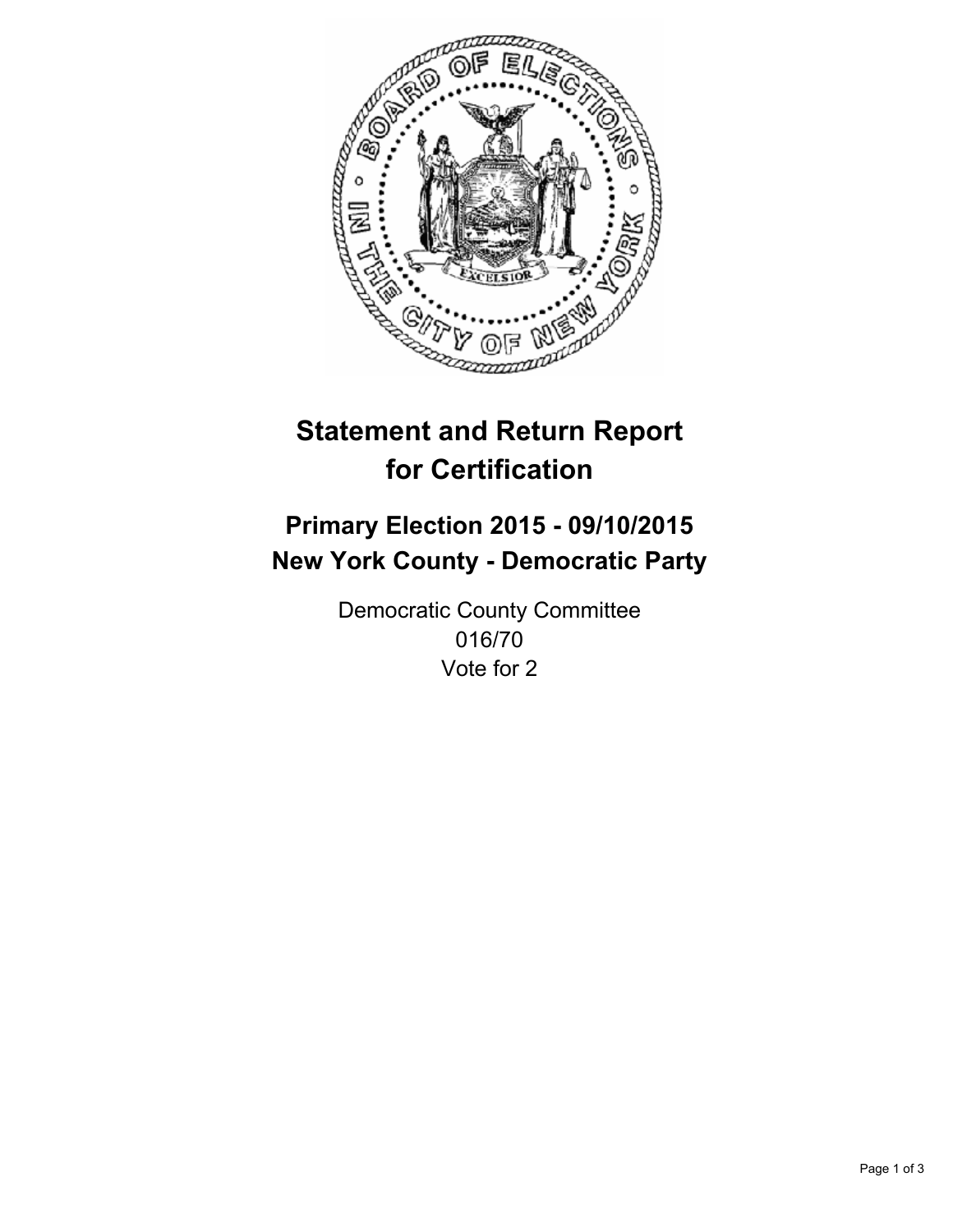

#### **Assembly District 70**

| <b>PUBLIC COUNTER</b>                                    | 57 |
|----------------------------------------------------------|----|
| ABSENTEE/MILITARY                                        | 4  |
| <b>AFFIDAVIT</b>                                         |    |
| <b>Total Ballots</b>                                     | 62 |
| Less - Inapplicable Federal/Special Presidential Ballots | 0  |
| <b>Total Applicable Ballots</b>                          | 62 |
| <b>JUNISA CARR</b>                                       | 7  |
| <b>MARIA RUBINOS</b>                                     | 16 |
| PRUDENCE CONNOR                                          | 10 |
| <b>PATRICIA PHIPPS</b>                                   | 22 |
| TONYA JOHNS                                              | 16 |
| <b>Total Votes</b>                                       | 71 |
| Unrecorded                                               | 53 |